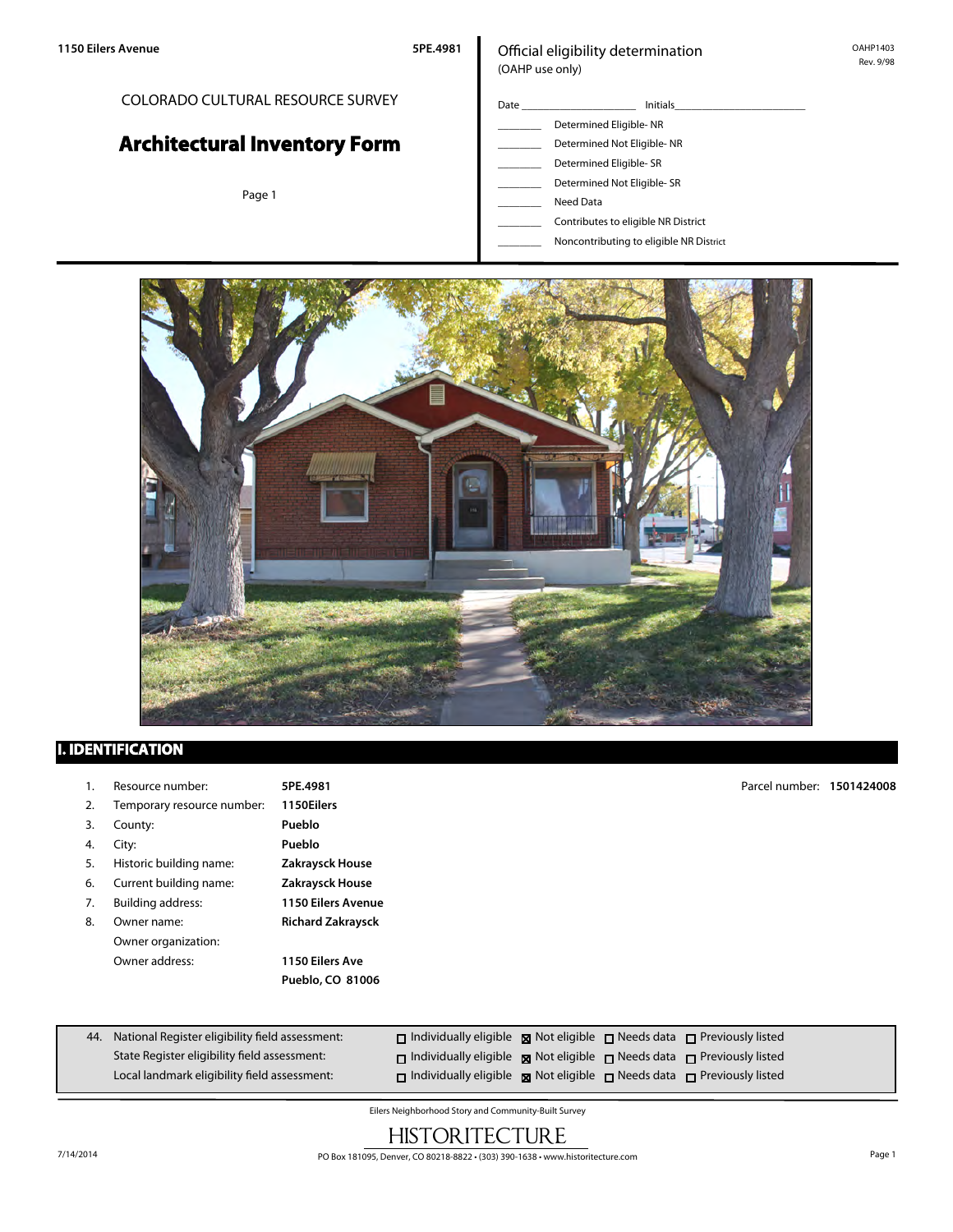Page 2

#### **II. GEOGRAPHIC INFORMATION**

- 9. P.M.: **6th** Township: **21S** Range: **65W SE** 1/4 **NE** 1/4 **SE** 1/4 **SE** 1/4 of section **1**
- 10. UTM Reference Zone: **13** Easting: **534399** Northing: **4233002**
- 11. USGS quad name: **Southeast Pueblo** Scale: **7.5** Year: **1994**
- 12. Lot(s): **Lots 13 and 14, Block 1** Addition: **Cyril Zupan** Year of addition: **1943**
- 13. Boundary description and justification: **The boundary, as described above, contains but does not exceed the land historically associated with the property.**

Metes and bounds exist

#### **III. ARCHITECTURAL DESCRIPTION**

- 14. Building Plan (footprint, shape): **Square Plan** Other building plan descriptions:
- 15. Dimensions in feet: **952 square feet**
- 16: Number of stories: **One**
- 17: Primary external wall material(s): **Brick**

Other wall materials:

- 18: Roof configuration: **Gabled Roof/Front Gabled Roof** Other roof configuration:
- 19: Primary external roof material: **Asphalt Roof/Composition Roof** Other roof materials:
- 20: Special features: **Chimney Porch Window/Glass Block**

21: General architectural description:

**Oriented to the west, this one-story Ranch home features a square plan. The home is faced in red Roman brick with black mortar. The home sits on a deep concrete foundation, painted white. All of the wooden trim is painted white. The front-gabled roof is composed of a main gable, frontgabled bay, and pedimented entry to the porch. These roofs are covered in asphalt composition shingles.**

**The primary entry is centered on the façade. The inside door is lightly stained wood with a large porthole window in the upper portion. The combination storm door features decorative metalwork over the screen. The house number, "1150," appears on a black plaque in the center of the scrolled portion of the storm door. The front door is reached via three concrete steps. The pedimented porch entry has an arched opening. There is black decorative metalwork on the single (north side only) stair rail, porch surround, porch supports, and friezework for the porch**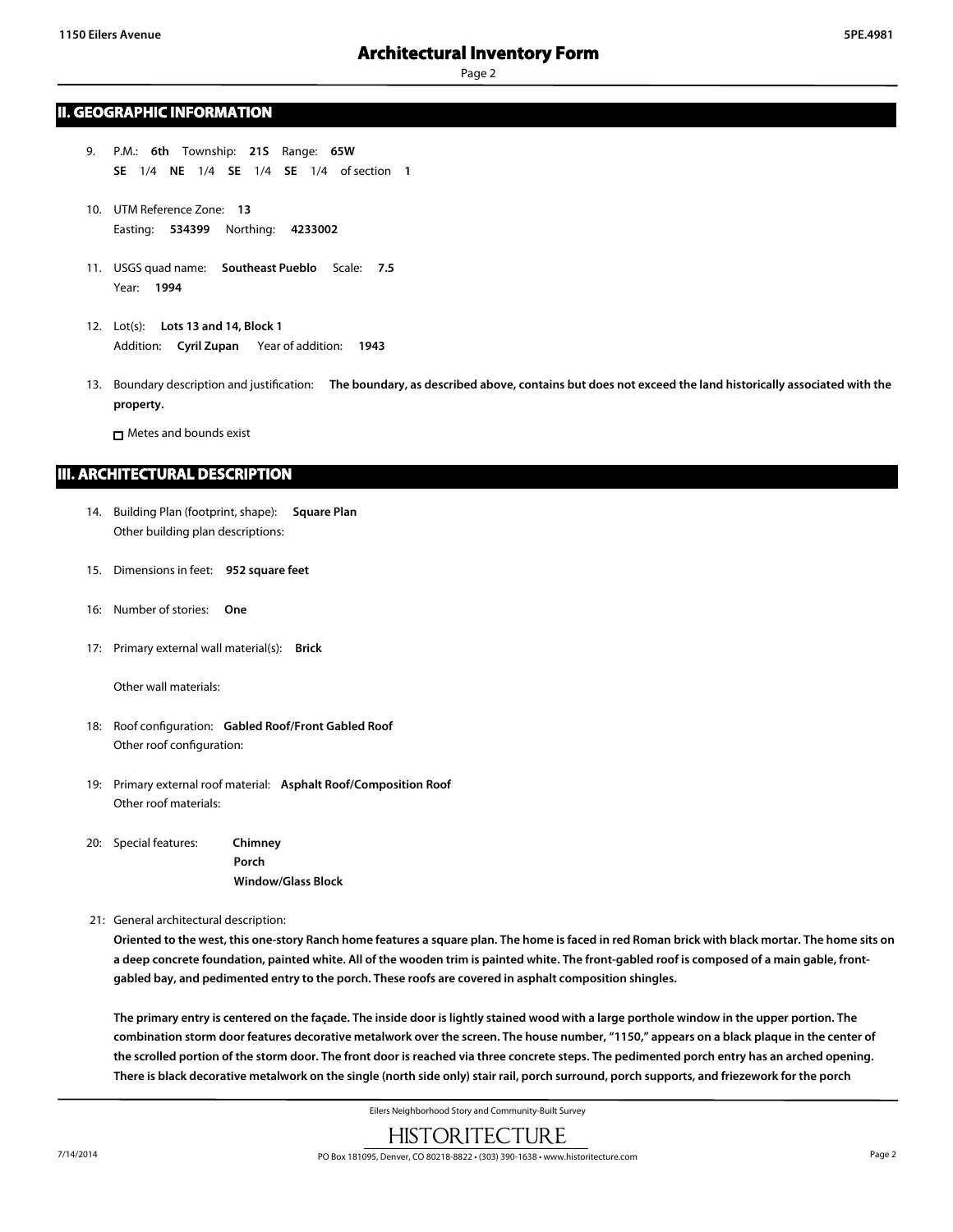Page 3

**canopy. The porch roof appears to be corrugated vinyl. South of the front door, underneath the porch canopy, is a large, square, fixed-pane picture window. The home's main gable face is clad in stucco, painted brick red. There is a rectangular, louvered vent near this gable peak. There is a front-gabled bay on the northern portion of the façade. This bay has a centered, rectangular, vertically oriented, double-hung window. A corrugated awning with black decorative metal friezework (matching the porch canopy detail) provides shade for this opening. Like other homes on the block, the north bay of this house features a decorative brick band immediately above the foundation. Two drainpipes, one on the northern elevation of the porch entry and the other at the northwest corner of the house, appear on the façade.**

**The north elevation has three basement-level and three main-level windows. The lower openings are evenly spaced within the foundation. They are rectangular, horizontally oriented, and filled with glass block. The three main windows are all rectangular, vertically oriented, and doublehung. The middle window is slightly smaller than the other two. A piece of white painted wood covers the window at the northwest corner of the house. The decorative brick band, visible on the north bay of the façade, continues onto this side of the home.**

**The south elevation features two basement-level and two main-level windows. The lower windows match those on the north side of the building. The decorative brick band above the foundation also appears on this elevation. The two main-level windows are both pairs of rectangular, vertically oriented, double-hung openings. The southeast window unit is slightly smaller. An in-window air conditioner appears within the bottom portion of one of the southwest windows. Both of these upper windows feature awnings like the one on the façade. The short brick chimney, located along the home's ridgeline, is most visible from this elevation.**

**A secondary entry is centered on the east (rear) elevation of the home. The interior door appears to be lightly stained wood with a large, rectangular, fixed lite in its upper portion. The aluminum combination storm door resembles the one at the front of the house. This rear entry is reached via three concrete steps. A porch canopy with decorative metal supports and railings, similar in style and appearance to both the front porch and window awnings, shelters the back porch. The brick decorative band, visible elsewhere on the home, runs along the foundation. As on the façade, stucco painted brick red appears in the gable face and a rectangular, louvered vent appears near the gable peak. There are two window openings on the rear of the building. The one near the southeast corner of the house is partially obscured by a tree, but appears to be rectangular, vertically oriented, and double-hung. The slightly larger window at the northeast corner of the house also is rectangular, vertically oriented, and double-hung. Both rear windows feature awnings. A utility meter appears north of this larger window.**

22. Architectural style:

Other architectural style: Building type: **Ranch Type**

#### 23. Landscape or special setting features:

**The property at 1150 Eilers Avenue has a concrete walk and a grass front lawn. The front yard also contains two large shade trees. A walkway leads to the front door and swings around both sides of the house. There are red-tinted, concrete, scalloped 'edgers' between the sidewalk and front lawn. The side yard adjacent to East Mesa Avenue contains three more shade trees, and the right-of-way adjacent to the home has been paved with asphalt.**

#### 24. Associated building, features or objects:

#### **Garage**

**This rectangular, flat-roofed, brick accessory building is located behind the backyard of the main house. The building faces south and is accessed via a driveway off East Mesa Avenue. It has a white, double, paneled, roll-up door. Immediately above this door is a shed-roofed parapet. The roof portion is covered in white asphalt shingles and has exposed rafter ends. The east and west elevations are stepped toward the rear of the garage. The west elevation features both a door and a window opening. A large tree trunk obscures the view of the door, but it appears to be solid wood, painted white. The window opening on this side of the garage is rectangular, vertically oriented, and four-lite, with a decorative surround and deep sill painted white (including the window panes). The north elevation features a single, centered opening that matches the window on the west side of the garage.**

#### **Shed**

**This rectangular, gable-roofed, metal accessory building appears to face north. It is located north of the garage, in the rear yard of the home. Both the east and west elevations are painted brown while the south side is white. The façade was not visible from the public right-of-way.**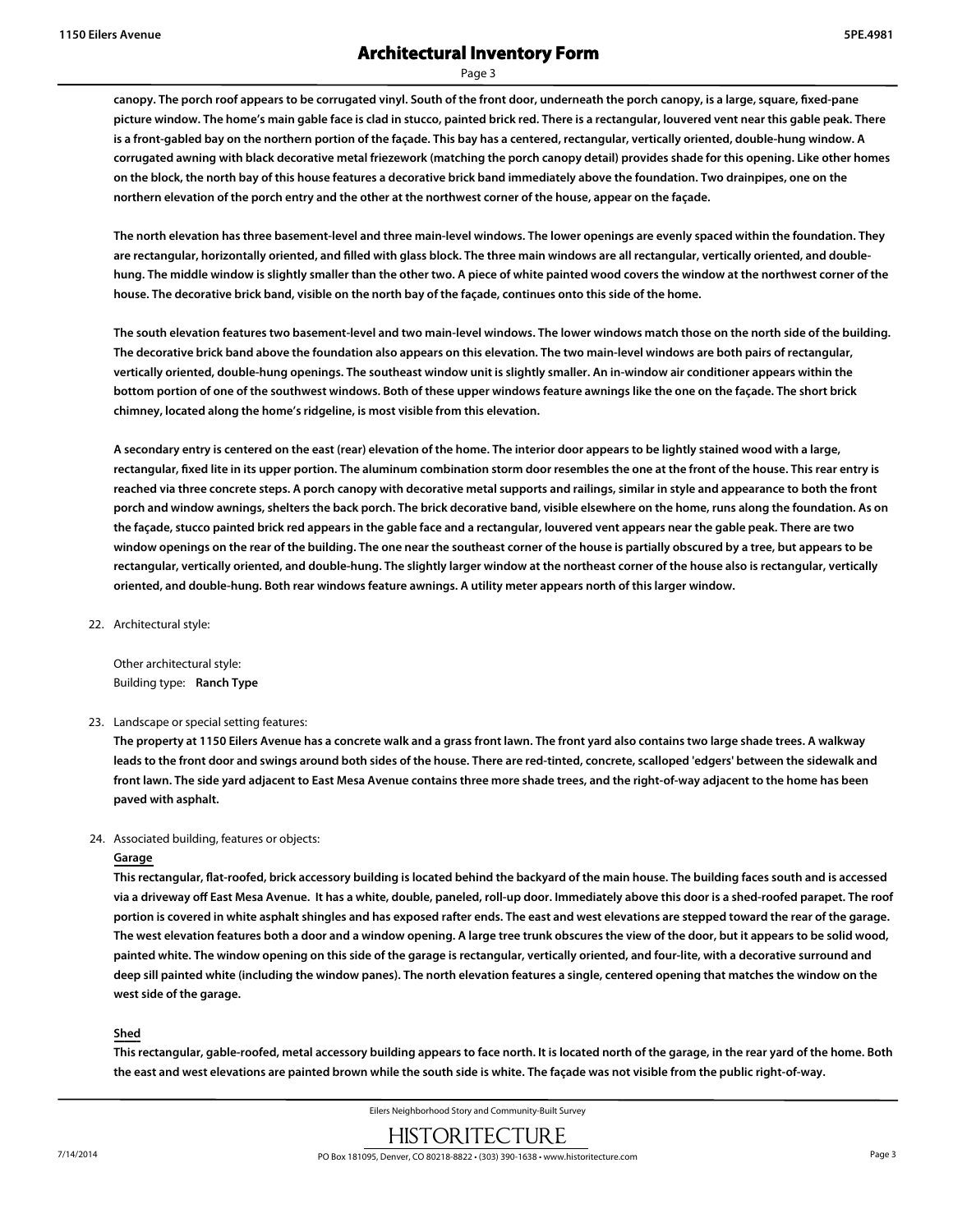Page 4

#### **Incinerator**

**The squat, brick accessory structure is located along the alley behind the house, at the northeast corner of the lot. It sits on a concrete pad and has a small metal door at the base of its east side.**

## **IV. ARCHITECTURAL HISTORY**

- 25. Date of Construction: **1947-49** Source of Information: **Pueblo County Assessor (online) Memoirs 2013 X** Actual **D** Estimate
- 26. Architect: **None** Source of Information: **Memoirs 2013**
- 27. Builder: **Fred Ingler** Source of Information: **Memoirs 2013**
- 28. Original Owner: **Stanley Zakraysck** Source of Information: **City Directories and Memoirs from 2013**
- 29. Construction history:

**Contractor Fred Ingler built the home at 1150 Eilers Avenue. Although a memoir from the family states that the house was built in 1947, Pueblo County assessor records state the date of construction as 1949. This later date is most likely accurate, since the Kocmans, who built their home at 1142 Eilers Avenue, are recognized as the first residents to construct a house on the 1100 block of this street.**

**According to Richard, his father wanted a basic house and they had a bathroom which was important because some nearby families didn't have indoor plumbing.**

**Little has changed in the house, but a friend, Dick Brandt, replaced cabinets in 1960 and finished the basement.**

30. Location: **Original Location** Date of move(s):

#### **V. HISTORICAL ASSOCIATIONS**

- 31. Original use(s): **Domestic/Single Dwelling**
- 32. Intermediate uses(s): **Domestic/Single Dwelling**
- 33. Current uses(s): **Domestic/Single Dwelling**
- 34. Site type(s): **Single-family domestic residence**
- 35. Historical background:

**The current owner and resident of 1150 Eilers Avenue is Richard Zakraysck; this is his childhood home.**

**The Zakrayscks moved to Pueblo in circa 1920 from Leadville; the father, Stanley, had pneumonia and moved to Pueblo for the clean air. The couple was forced out of their home in the Grove neighborhood during Pueblo's great 1921 flood and moved up to Bojon Town. The family had**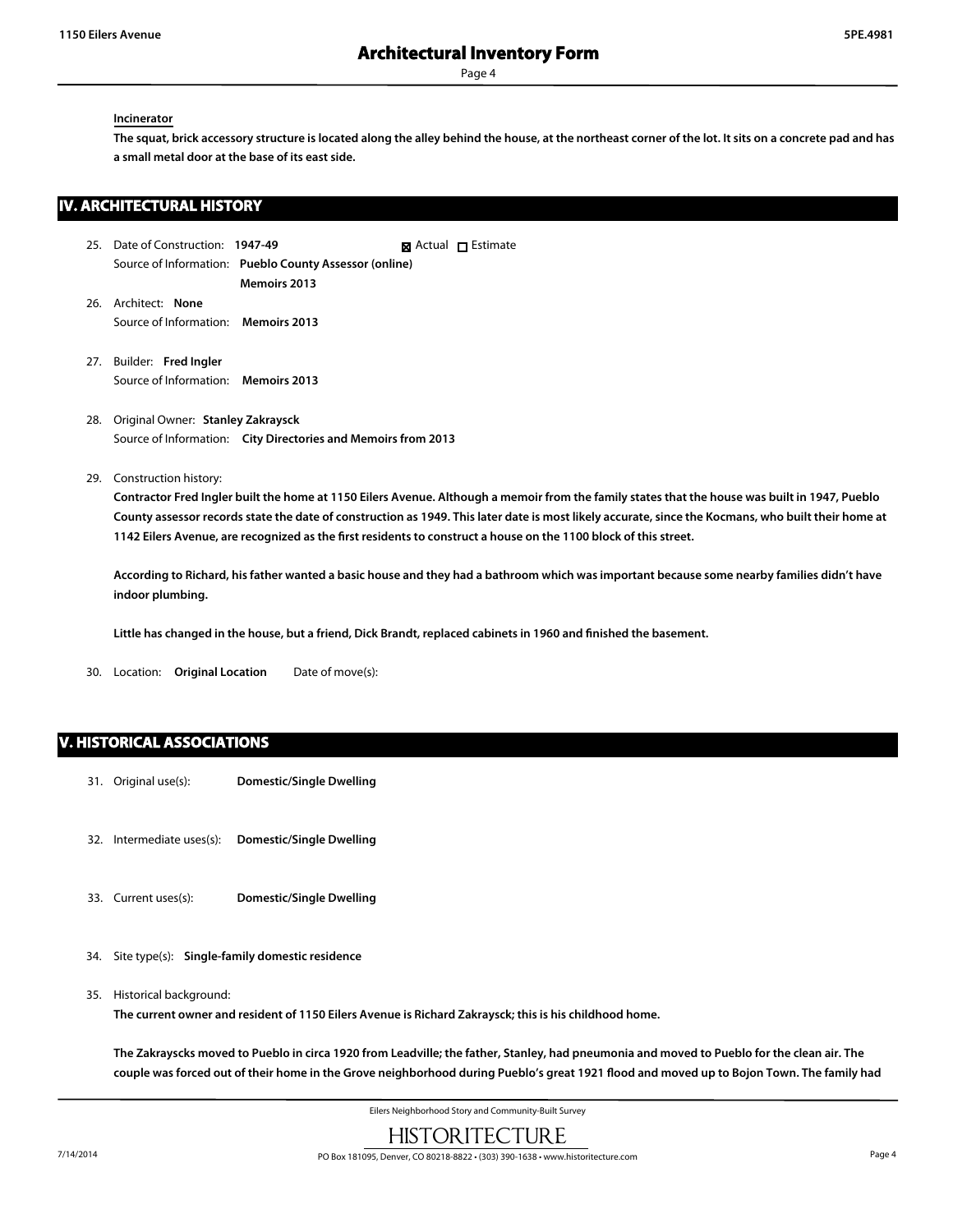Page 5

**the home at 1150 Eilers Avenue built and moved here from a rental property on nearby Tezak Street. Richards's parents were from Yugoslavia but met in the United States. Stanley Zakraysck enjoyed playing the accordion, and his son played as well, in a group called the Crusaders and for family gatherings and weddings. Zakraysck worked at CF&I's nearby Minnequa Steelworks. He helped manufacture shells during World War II and thus avoided the draft and overseas military service. At that time, all of the men from the neighborhood walked to their jobs at the mill.**

**Richard was an only child but played with his cousin in the neighborhood and remembers, fondly, that there were few worries. They could roam about all day. Neither of the Zakrayscks drove and Richard's aunt was the only family member who had an automobile. Like many Slovenian children, Richard went to St. Mary's for grade school. He also attended Keating Middle School and Central High School. Zakraysck remembers everyone in the neighborhood went to St. Mary's School, where tuition was a dollar a month. This fee doubled when Richard was in the fourth grade; there were no uniforms. The teachers at St. Mary's refrained from using electric lights, using instead sunlight pouring through the big windows. However, if there was a dark thunderstorm, teachers could then turn on their lights. Richard remembered how, when the church couldn't find enough nuns to teach, a neighborhood mother taught one of the grades.**

**Richard Zakraysck attended the University of Colorado at Boulder and worked as a salesman in Denver. He moved back to Pueblo in 1987 to take care of his aging parents.**

36. Sources of information:

**Pueblo City Directory. Pueblo, Co.; Salt Lake City; Kansas City, Mo.; and others: R.L. Polk & Co., consulted 1920s through 1950s. Zakraysck, Richard. Personal Interview. 5 April 2012.**

#### **VI. SIGNIFICANCE**

- 37. Local landmark designation:  $\Box$  Yes  $\boxtimes$  No Designation authority: Date of designation:
- 38. Applicable National Register criteria:
	- $\boxtimes$  A. Associated with events that have made a significant contribution to the broad patterns of our history.
	- $\square$  B. Associated with the lives of persons significant in our past.
	- $\boxtimes$  C. Embodies the distinctive characteristics of a type, period, or method of construction, or that represent the work of a master, or that possess high artistic values, or that represent a significant and distinguishable entity whose components may lack individual distinction.
	- $\Box$  D. Has yielded, or may be likely to yield, information important in prehistory or history.
	- $\square$  Qualifies under Criteria Considerations A through G (see manual).
	- $\square$  Does not meet any of the above National Register criteria.

Applicable Colorado State Register criteria:

- $\boxtimes$  A. Associated with events that have made a significant contribution to history.
- $\Box$  B. Connected with persons significant in history.
- $\boxtimes$  C. Has distinctive characteristics of a type, period, method of construction or artisan.
- $\square$  D. Is of geographic importance.
- $\square$  E. Contains the possibility of important discoveries related to prehistory or history.
- $\square$  Does not meet any of the above Colorado State Register criteria.

Applicable City of Pueblo landmark criteria:

- $\Box$  1a. History: Have direct association with the historical development of the city, state, or nation; or
- $\Box$  1b. History: Be the site of a significant historic event; or
- $\Sigma$  1c. History: Have direct and substantial association with a person or group of persons who had influence on society.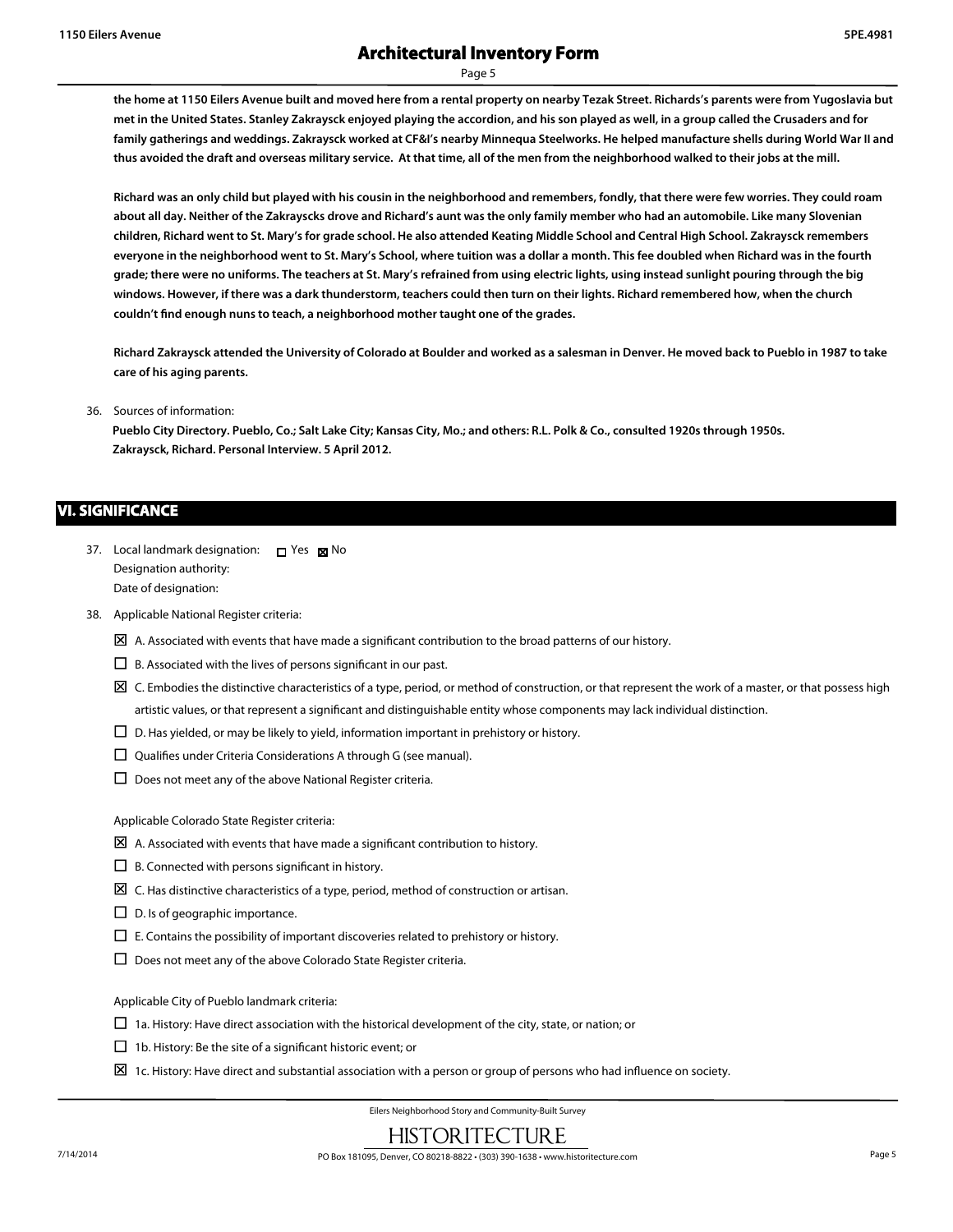Page 6

- $\boxtimes$  2a. Architecture: Embody distinguishing characteristics of an architectural style or type; or
- $\square$  2b. Architecture: Be a significant example of the work of a recognized architect or master builder, or
- $\Box$  2c. Architecture: Contain elements of architectural design, engineering, materials, craftsmanship, or artistic merit which represent a significant or influential innovation;
- $\Box$  2d. Architecture: Portray the environment of a group of people or physical development of an area of the city in an era of history characterized by a distinctive architectural style.
- $\Box$  3a. Geography: Have a prominent location or be an established, familiar, and orienting visual feature of the contemporary city, or
- $\Box$  3b. Geography: Promote understanding and appreciation of Pueblo's environment by means of distinctive physical characteristics or rarity; or
- $\Box$  3c. Geography: Make a special contribution to Pueblo's distinctive character.
- $\square$  Does not meet any of the above City of Pueblo landmark criteria.

39. Areas of significance: **Architecture**

**Ethnic Heritage**

40. Period(s) of Significance: **1949; 1949-1964**

- 41. Level of Significance: □ National □ State Local □ Not Applicable
- 42. Statement of Significance:

**This property is associated with the Slovenian Zakraysck family, a member of which has owned the home over its entire sixty-five year history. Character-defining features of this modest Ranch home include the brick exterior, large picture window, and front porch. Similar to other homes on the block, this house features ornamental ironwork for the porch rails and supports and has decorative brickwork along the concrete foundation. This property does not possess sufficient significance to be considered individually eligible for listing on the National Register of Historic Places, the Colorado State Register of Historic Properties, or as a Pueblo Landmark.**

#### 43. Assessment of historic physical integrity related to significance:

**This home exhibits a high level of physical integrity relative to the seven aspects of integrity as defined by the National Park Service and the Colorado Historical Society: location, setting, design, materials, workmanship, feeling, and association. Current owner Richard Zakraysck indicated there have been no exterior changes and only minimal interior alterations (to the kitchen cabinets). This building retains sufficient physical integrity to convey its significance.**

#### 44. National Register eligibility field assessment: State Register eligibility field assessment: Local landmark eligibility field assessment:  $\Box$  Individually eligible  $\boxtimes$  Not eligible  $\Box$  Needs data  $\Box$  Previously listed **Individually eligible <b>Not** eligible  $\Box$  Needs data  $\Box$  Previously listed  $\Box$  Individually eligible  $\boxtimes$  Not eligible  $\Box$  Needs data  $\Box$  Previously listed 45. Is there National Register district potential:  $\blacksquare$  Yes  $\blacksquare$  No  $\blacksquare$  Needs Data **VII. NATIONAL REGISTER ELIGIBILITY ASSESSMENT**

Discuss: **The Eilers Neighborhood Story and Community-Built Survey project identified an eligible National Register Historic District that includes the Cyril Zupan subdivision and the Diocese of Pueblo property (St. Mary's Church, St. Mary's School, and associated buildings) to its west. This area is important for its association with Catholic priest Father Cyril Zupan, Ethnic history (Slovenian), Community Planning and Development, and Architecture. The period of significance for the district is 1921–1964.**

If there is National Register district potential, is this building contributing: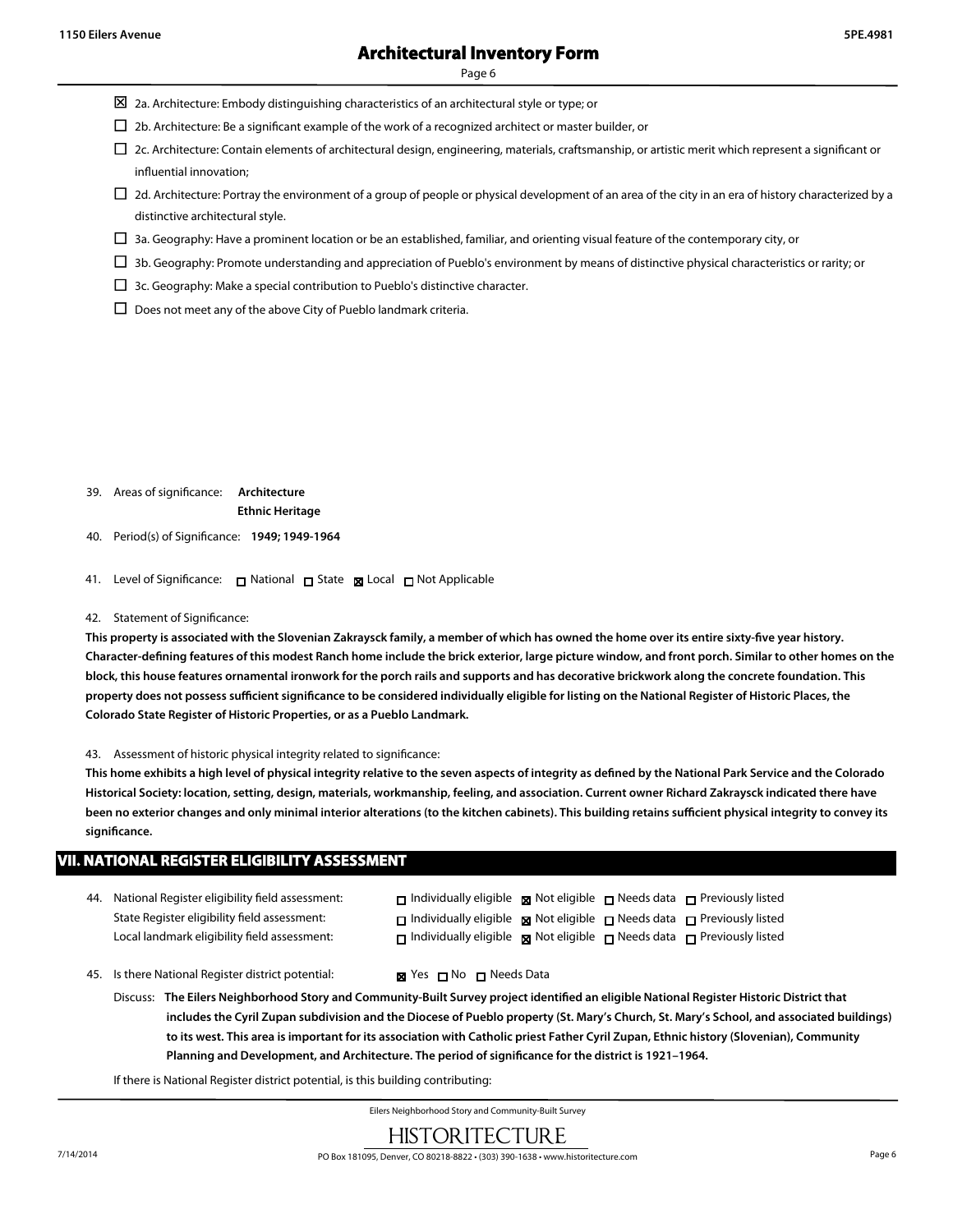Page 7

 $\boxtimes$  Yes  $\Box$  No  $\Box$  N/A

46. If the building is in existing National Register district, is it contributing:  $\Box$  Yes  $\Box$  No  $\boxtimes$  N/A

## **VIII. RECORDING INFORMATION**

| 47. | Digital photograph file name(s):<br>Digital photographs filed at: | eilersave1150 - 1.tif through eilersave1150 - 5.tif<br>Robert Hoag Rawlings Public Library<br>100 E. Abriendo Avenue<br>Pueblo, CO 81004-4290 |
|-----|-------------------------------------------------------------------|-----------------------------------------------------------------------------------------------------------------------------------------------|
| 48. | Report title:                                                     | <b>Eilers Neighborhood Story and Community-Built Survey</b>                                                                                   |
| 49. | Date(s):                                                          | 10/22/2013                                                                                                                                    |
| 50: | Recorder(s):                                                      | <b>Mary Therese Anstey</b>                                                                                                                    |
| 51: | Organization:                                                     | Historitecture, LLC                                                                                                                           |
| 52: | Address:                                                          | PO Box 181095<br>Denver, CO 80218-8822                                                                                                        |
| 53: | Phone number(s):                                                  | 303-390-1638                                                                                                                                  |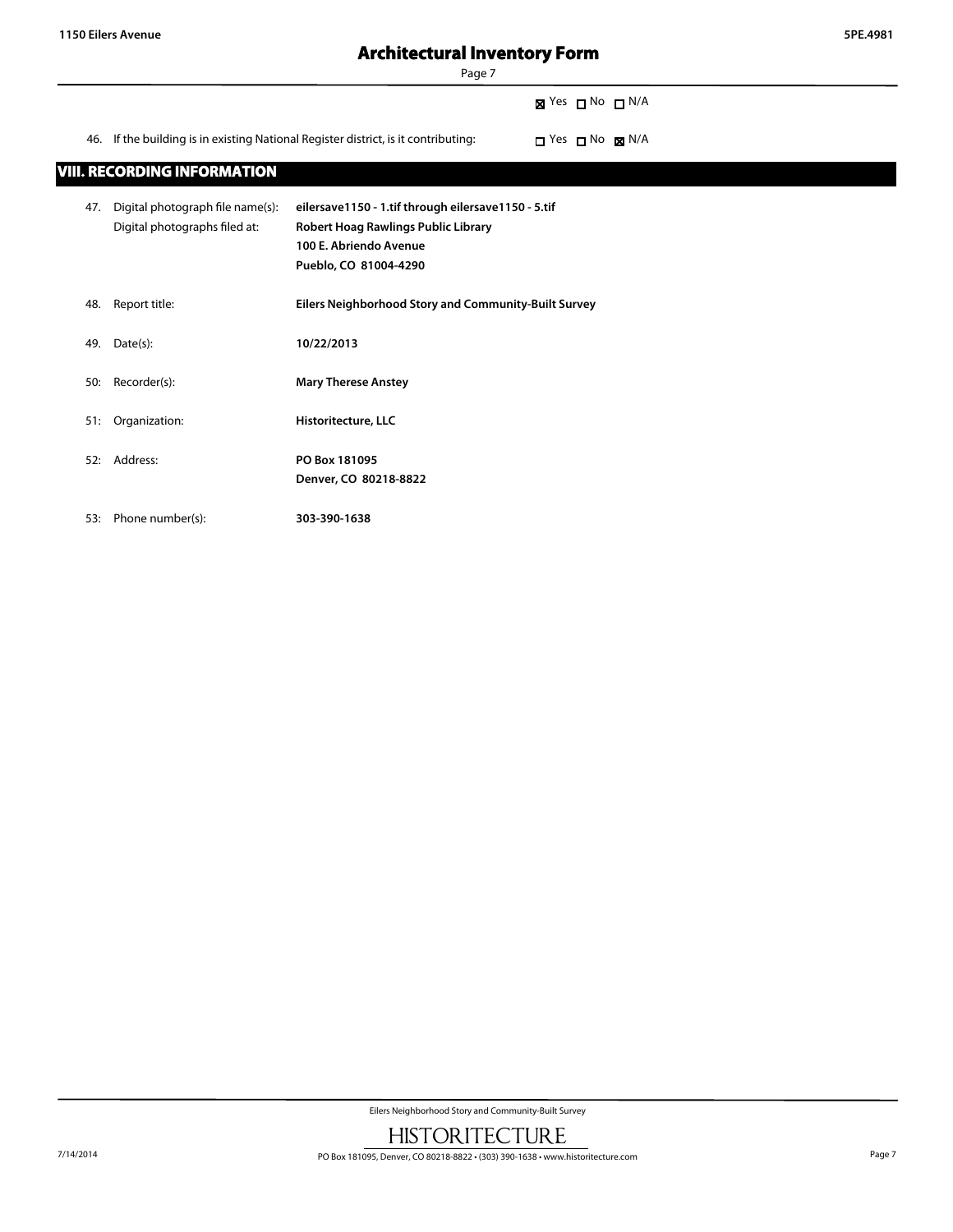Page 8

## **SKETCH MAP**